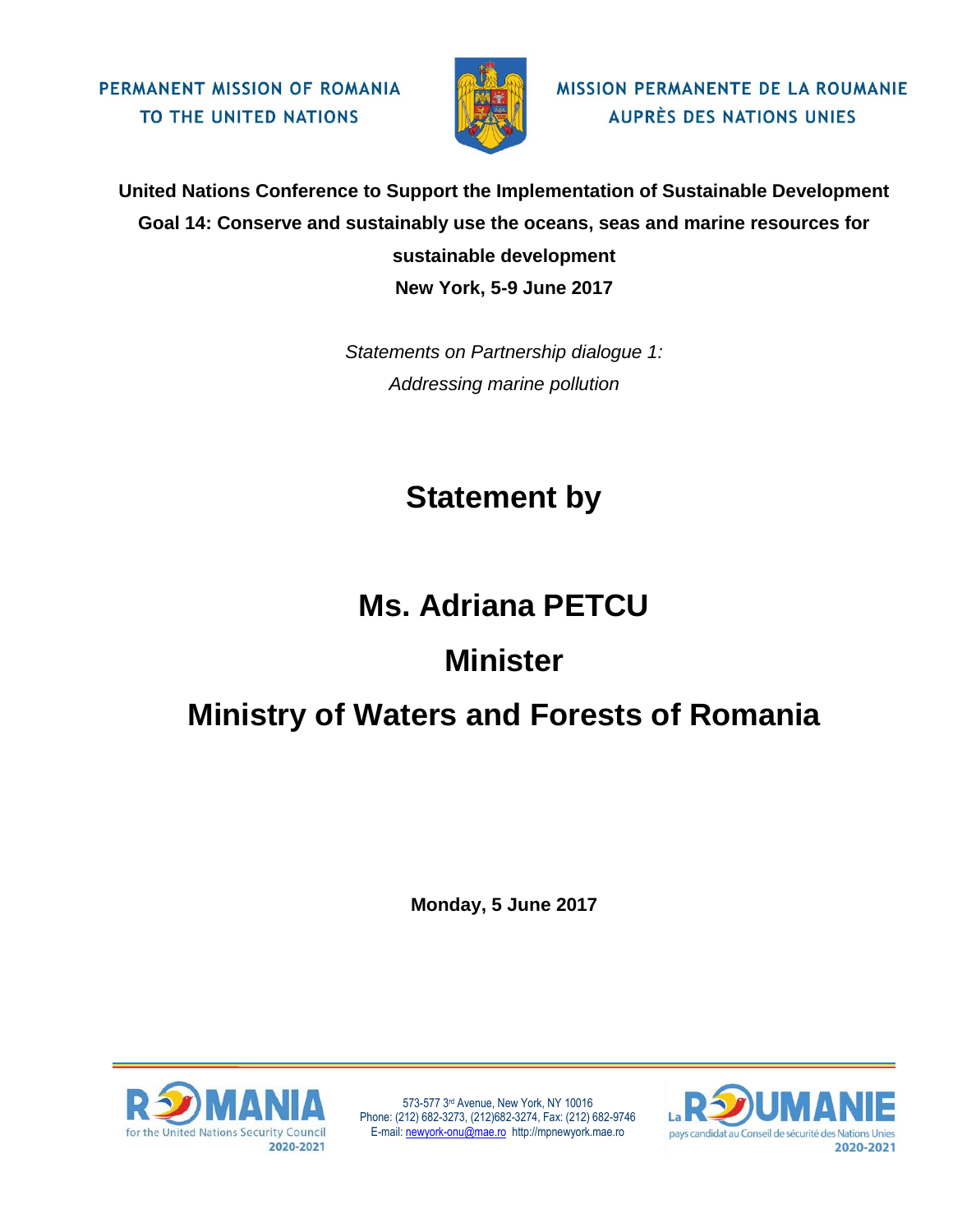**Mister Chairman, Excellences, Distinguished delegates, Ladies and Gentlemen,**

This topic is a very complex one because of different conditions of the marine regions. For this reason, Regional Seas Conventions have an important role in coordinating implementation of Marine Strategies in all oceans and seas.

Increased sea levels and impacts on coastal areas are concerns that are requiring actions towards increasing the adaptation capacity.

At the national and regional levels, is necessary to plan and manage the various economic activities that occur in the coastal areas, regulate human behaviour and integrate the use of coastal waters into land-use planning.

In this respect, Romania has developed a Master Plan for the protection and rehabilitation of Black Sea coastal zone. The proposed measures have as the main objectives stopping the coastal erosion, protecting the assets and the safety of housing in the coastal zone and are currently under implementation.

Romania, as the largest country in the Danube basin and through its geographical position, contributes to develop and update the Danube River Basin Management Plan.

Nutrient pollution has been identified as one of the significant water management issues in the Danube River Basin and therefore, the Black Sea, the receiving coastal and marine waters became more sensitive to eutrophication.

Agriculture and urban water management being the main sources responsible for the nutrient emissions, Romania and the other Danube countries focus their attention to reduce the discharge nutrient loads in the Danube Basin and the Black Sea.

Upgrading waste water treatment plants with nutrient removal technology, use phosphate-free detergents and apply the best practices in agriculture are the main measures implemented to reduce nutrient pollution.

Regarding this measures, Romania received support from the World Bank starting with 2002 for a project on integrated nutrient pollution control. This support will continue until 2022.

Measures taken by all Danube countries will avoid future deterioration of the Black Sea ecosystem and allow the Black Sea ecosystems to recover.

Thus, Romania will be part of the EU efforts to achieve the good environmental status of EU Member States marine waters by 2020. I take this opportunity to announce our voluntary commitment in order to support the implementation of SDG 14 – *"Good environmental status in the Black Sea marine region by 2020".*